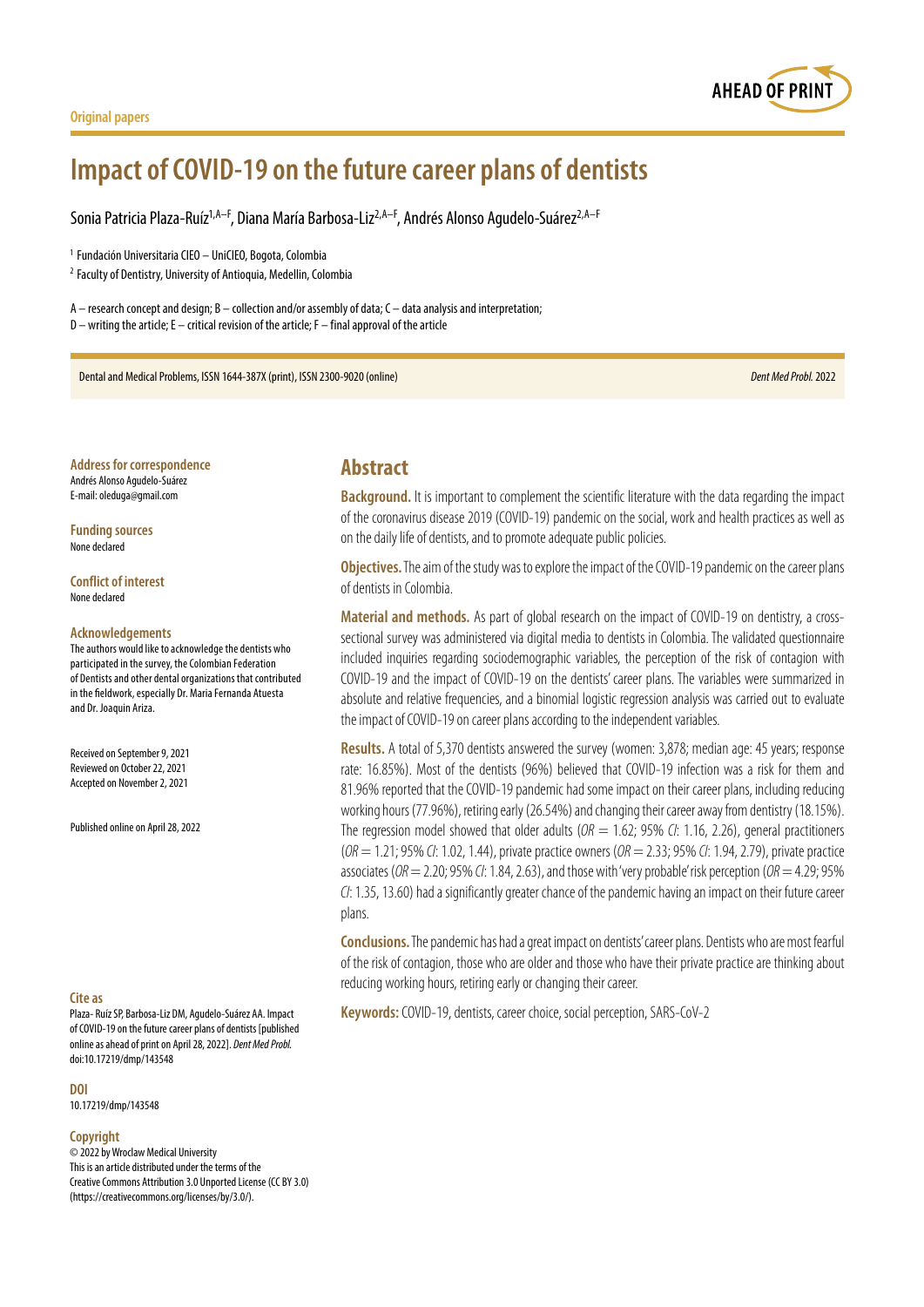# **Introduction**

Coronavirus disease 2019 (COVID-19) is a viral respiratory infection evoked by severe acute respiratory syndrome coronavirus 2 (SARS-CoV-2) that is spread through direct contact with the surfaces infected with fomites, droplets or aerosols.<sup>1</sup> Airborne transmission via aerosolgenerating activities has also been suggested.<sup>2</sup> New evidence has shown that the principal mode of COVID-19 transmission is via the inhalation of droplets/aerosols from the infected source rather than through the contaminated surfaces.3 COVID-19 is a highly contagious disease that can have a severe course or even cause death. Due to the rapid spread of the virus around the world, the World Health Organization (WHO) declared COVID-19 a pandemic in March 2020, generating lockdowns and restriction policies that have brought economic and political instability as well as social devastation in many countries.<sup>4</sup> The risk of contagion with COVID-19 among dental healthcare workers (DHCWs) is having a tremendous impact on dentistry around the world. Fontana et al. found that DHCWs were vulnerable to the threat of COVID-19 and its psychological impact to the same extent as other essential workers.<sup>5</sup>

The dental profession is considered high-risk due to contact with the potentially contaminated saliva or blood carrying diverse pathogens, such as the hepatitis B virus (HBV), the hepatitis C virus (HCV) and the human immunodeficiency virus (HIV) responsible for acquired immunodeficiency syndrome (AIDS), as a result of occupational accidents.<sup>6</sup> Contagion with SARS-CoV-2 through direct contact with the infected patient while performing dental procedures is possible. In addition, using a highspeed handpiece and water may generate aerosols, and result in contagion with COVID-19.<sup>7</sup> Dentists' anxiety and fear of possible contagion, the governmental restrictions regarding elective dental procedures, and lockdown isolation have created a financial impact and uncertainty in the context of dentists' future career plans.<sup>8,9</sup> Such fear can cause mental health problems and post-traumatic stress disorder symptoms, which may change future career objectives in terms of work patterns or retirement plans among DHCWs.<sup>10</sup>

Dentistry is a liberal profession that entails particular employment conditions, practice settings, remuneration, and social status in each country, and the career prospects may also vary.11,12 Lo Sasso et al. found variations in job satisfaction among dentists with different practice settings (individual practice, small-group practice or large-group practice).13 On the other hand, Campus et al. conducted a study on the promotion and development of young professionals in Switzerland.<sup>14</sup> They found that a significantly low percentage of dentists held a negative view of their professional future; the majority of young dentists were satisfied with their career prospects.<sup>14</sup> Janulyte et al. found that Lithuanian general dentists and dental specialists

planned to retire beyond the official retirement age or to emigrate to work in other countries.15 Gallagher et al. found that among final-year dental students at King's College of London, UK, the factors influencing their long-term career plans were related to personal considerations, such as the standard of living, work–life balance and financial security.16 Nashleanas et al. observed that although the majority of dental students in the United States hoped to pursue specialty training after dental school, their high educational debts made them choose to practice general dentistry immediately after graduation.<sup>17</sup>

To the best of our knowledge, no studies on changes in dentists' career plans due to the COVID-19 pandemic are available in the literature. Such information is important for implementing adequate public policies; it may also alert dental associations and dental schools of the potential problems the COVID-19 pandemic can bring to the dental profession so that appropriate actions could be undertaken to avoid negative consequences to the oral health of the population. Therefore, the aim of the current study was to explore the impact of the COVID-19 pandemic on the career plans of Colombian dentists.

# **Methods**

This cross-sectional study was based on the data collected from an anonymous survey on the impact of the COVID-19 pandemic on dentistry in Colombia. The protocol of the study was approved by the Ethics Committee of Fundación Universitaria CIEO – UniCIEO, Bogota, Colombia (No. 101, file 62). All respondents completed an informed consent form that was embedded on the 1<sup>st</sup> page of the questionnaire; participation in the study was completely voluntary. The study fully complied with the World Medical Association (WMA) Declaration of Helsinki, and reporting followed the STROBE (STrengthening the Reporting of OBservational studies in Epidemiology) guidelines.

The questionnaire was part of a global survey conducted by the Collaborative Group for COVID-19, an organization to which the authors of this study are affiliated.18 The Colombian version of the questionnaire had 31 questions, 21 from the global core questionnaire and 10 additional questions on the impact of COVID-19 on future career planning, teledentistry and the management of ventilation systems (the questionnaire is available from the corresponding author on reasonable request). As some of the questions were originally in English, a systematic approach to translation and adaptation was implemented. It consisted of 5 steps: forward translation; expert panel discussion; backward translation; a pre-test; cognitive briefing; and consensus on the final version. The survey was validated in terms of appearance, content validity and reproducibility in a pilot test. Thirty dentists who work in Colombia were recruited using simple random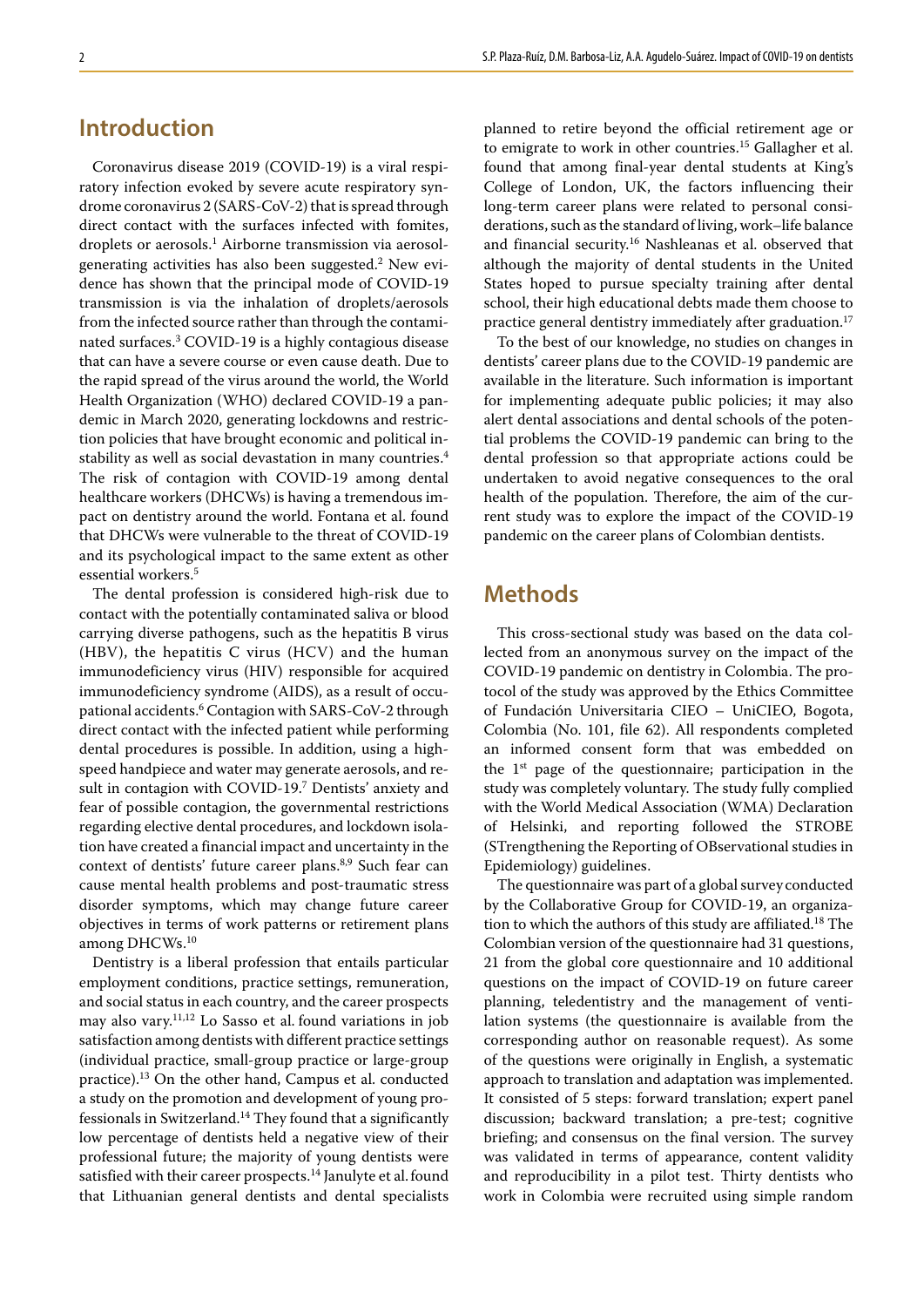sampling and invited to participate in the pilot test. Of these, 10 were asked to assess face validity ("Does the test 'look like' a measure of the construct of interest?") and semantic comprehension, and the remaining 20 were asked to assess test–retest reliability (the repeated application of the instrument at 4–7-day intervals).

The sample was collected by convenience sampling from the initial population of 31,872 dentists certified to work in Colombia in 2019.19 Using the OpenEpi software, v. 3.01 (<https://www.openepi.com>) on the data from the pilot study, the required sample size of 2,341 subjects was obtained. A 99.9% confidence level was considered, and an estimated prevalence of 70% for the impact of COVID-19 on future career planning was given to establish an estimate within  $\pm 3\%$  of this value. The inclusion criteria were dentists working in Colombia. Surveys with errors in the information record were excluded.

The self-administered online questionnaire was distributed from June 19 to July 24, 2020. The survey link was distributed through digital media (Facebook groups, WhatsApp messages, e-mails, and institutional invitations) to several dental schools and dental associations in Colombia. The Google Forms settings were adjusted to disallow missing or incomplete answers, and modified to remove access to the link after a response was submitted. To control information bias, in the institutional databases, the questionnaire was forwarded by e-mail only to the dentists who had not previously opened the mail. Additionally, in the introduction and the final part of the survey, a warning sign reminded the respondents not to fill out the questionnaire again if it had already been submitted. No incentives were offered to the participants.

The following independent variables were assessed: demographics – sex, age, and work locality; specialty and practice setting; self-reported COVID-19 testing and contagion; the perception of confidence and of the risk of contagion; and the implementation of preventive measures in the practice (4 categories: DHCW measures, disinfection, patient measures, dental office measures) and the use of personal protective equipment (PPE). The preventive measures and the elements of PPE are detailed in Table 1. Age was determined as a continuous variable; however, for the statistical analysis, it was re-categorized into 4 age groups: young adult (22–35 years); adult (36–45 years); mature adult (46–59 years); and older adult (60 years and above). The work locality variable was categorized using the CEPAL (Economic Commission for Latin America and the Caribbean) classification according to the territorial agglomeration index: urban provinces (97–673 inhabitants per km2 ); intermediate provinces (15–277 inhabitants per km<sup>2</sup>); and rural provinces (0–127 inhabitants per km<sup>2</sup>).<sup>20</sup>

The dependent variable was 'the impact of the COVID-19 pandemic on career plans'. This variable offered 6 multiple-choice options: consider retiring early; reduce working hours; move from the current practice location; change the career away from dentistry; move to

a non-clinical dental position; and no impact on career plans. For the statistical analysis, this variable was dichotomized into 'impact' and 'no impact'.

### **Statistical analysis**

The data was collected in an Excel file provided by Google Forms. Anonymous data analyses were performed by one of the researchers (S.P.P.R), and checked for consistency and quality. The statistical analysis was performed using Stata Statistical Software: Release 16 (StataCorp, College Station, USA). The variables were summarized in absolute and relative frequencies. Additionally, a binomial logistic regression analysis was carried out to evaluate the probability of the impact of the COVID-19 pandemic on career plans according to the independent variables. Variables with a  $p$ -value  $\leq 0.20$  in the bivariate analysis were included in the logistic regression model (the backward stepwise procedure). The quality of the model adjustments was analyzed with the log of the likelihood and the Akaike information criterion (AIC). The model with the lowest values of the likelihood ratio (LR) and AIC was selected. The significance level was set at 5%.

## **Results**

Test–retest reliability was high, with a kappa coefficient ranging from 0.91 to 0.96 (confidence interval (*CI*): 0.77, 0.96). In total, 5,375 completed surveys were obtained; 5 were discarded due to errors in the information record, leaving 5,370 viable surveys. With a total of 31,872 dentists registered to work in the Colombian territory, the corresponding response rate of the survey was 16.85%.

The descriptive statistics of the sample are presented in Table 2. Women accounted for 72.22% of the sample, and almost half of the respondents were above the age of 45. More than 80% worked in urban provinces (81.71%), more than 90% were general practitioners (41.94%) or clinical specialists (48.21%), and 80.58% worked in a private practice (as an owner or an associate). At the time of conducting the survey, 8.53% of the respondents had been tested for COVID-19 and 0.61% were COVID-19 positive. Fully 96% of the respondents believed that COVID-19 infection was a risk for dentists and 58.98% of them believed that the risk of COVID-19 transmission in the dental practice was higher than the risk associated with going to a supermarket. Of the 81.96% respondents who reported that the COVID-19 pandemic had some impact on their career plans, 26.54% considered retiring early, 77.96% thought about reducing working hours, 9.27% about moving from the current practice location, 18.15% about changing their career away from dentistry, and 16.02% considered moving to a non-clinical dental position. Adherence to biosecurity procedures was between 97.12% and 99.21%, and the frequency of the use of some form of PPE was 100%.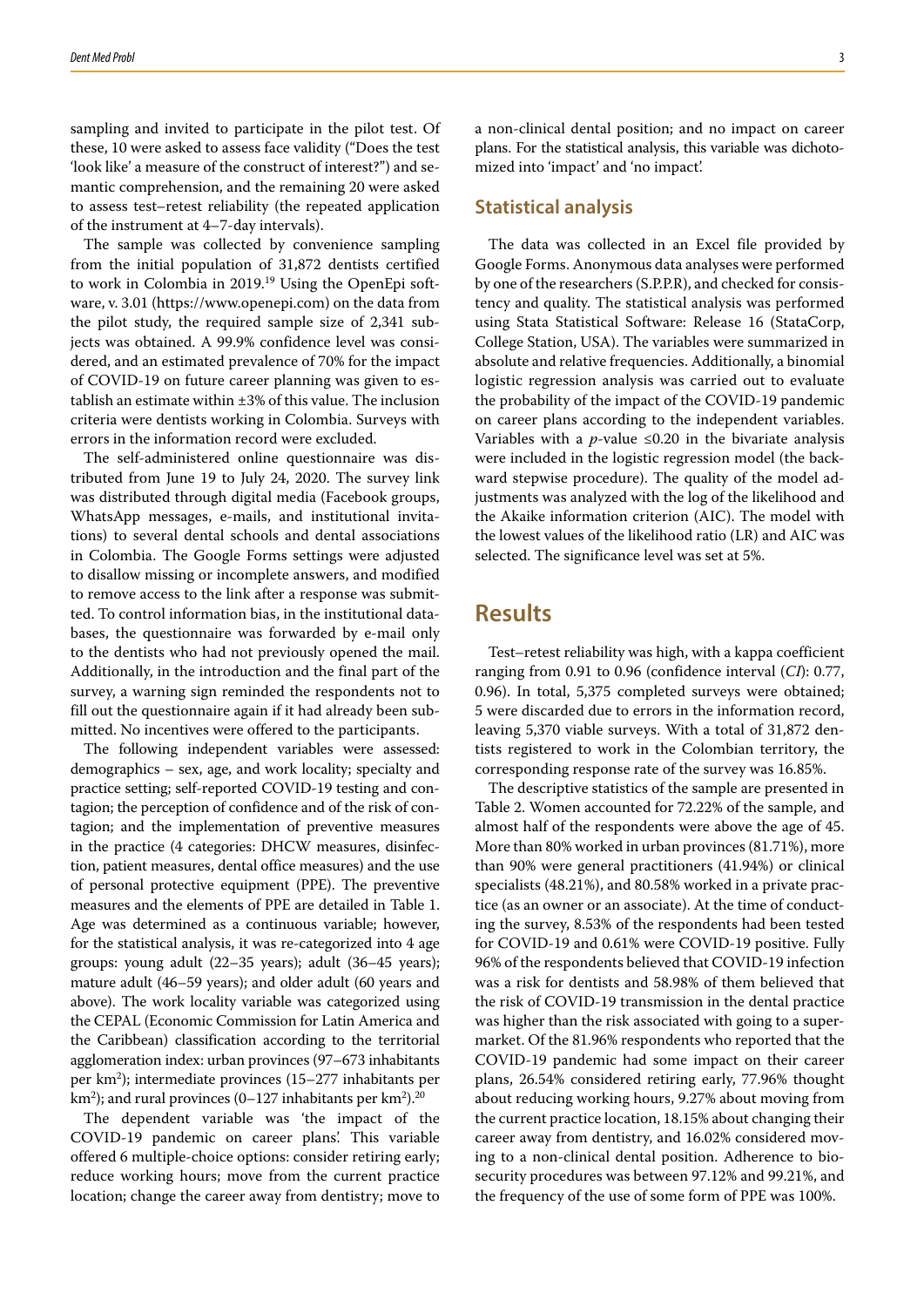| Category               | Preventive measures                                                                                                           |  |  |  |  |  |
|------------------------|-------------------------------------------------------------------------------------------------------------------------------|--|--|--|--|--|
|                        | taking the temperature of all staff and excluding those with a temperature above 37.5°C                                       |  |  |  |  |  |
| DHCW measures          | handwashing for the clinical staff before and after each procedure                                                            |  |  |  |  |  |
|                        | disinfecting surfaces with 70% alcohol                                                                                        |  |  |  |  |  |
|                        | disinfecting surfaces with 0.5% sodium hypochlorite                                                                           |  |  |  |  |  |
|                        | other common clinical disinfectants                                                                                           |  |  |  |  |  |
| Disinfection           | disinfecting surfaces several times a day (bells, door handles, POS credit card readers, the waiting room, and the reception) |  |  |  |  |  |
|                        | disinfecting all elements and surfaces in the clinical area several times a day                                               |  |  |  |  |  |
|                        | removing all disposable protective items and disinfecting non-disposable protective items                                     |  |  |  |  |  |
|                        | checking the patient's state of health before giving an appointment                                                           |  |  |  |  |  |
|                        | postponing appointments for people who are elderly or have systemic pathologies                                               |  |  |  |  |  |
|                        | taking the patient's temperature on arrival                                                                                   |  |  |  |  |  |
|                        | hand washing/sanitizer gel for patients before entering the clinical area                                                     |  |  |  |  |  |
|                        | maintaining at least a 1-meter distance between patients                                                                      |  |  |  |  |  |
|                        | offering the patient a mask while they are waiting                                                                            |  |  |  |  |  |
| Patient measures       | disposable shoe covers over the patient's shoes                                                                               |  |  |  |  |  |
|                        | preoperative mouthwash with 1% hydrogen peroxide                                                                              |  |  |  |  |  |
|                        | preoperative mouthwash with 0.12-0.20% chlorhexidine                                                                          |  |  |  |  |  |
|                        | preoperative mouthwash with 0.20-1.00% povidone iodine                                                                        |  |  |  |  |  |
|                        | preoperative mouthwash with 0.05-0.10% cetylpyridinium chloride                                                               |  |  |  |  |  |
|                        | using a dilution of mouthwash                                                                                                 |  |  |  |  |  |
|                        | phone triage                                                                                                                  |  |  |  |  |  |
|                        | spacing appointments                                                                                                          |  |  |  |  |  |
|                        | erecting protective dividing screens                                                                                          |  |  |  |  |  |
|                        | ventilating the clinical area and the waiting room frequently                                                                 |  |  |  |  |  |
| Dental office measures | ventilating the clinical area for at least 10 min between patients                                                            |  |  |  |  |  |
|                        | removing magazines and books from the waiting area                                                                            |  |  |  |  |  |
|                        | leaving coats, bags or other personal objects outside the clinical area                                                       |  |  |  |  |  |
|                        | using rotary instruments with a non-return valve                                                                              |  |  |  |  |  |
|                        | surgical mask                                                                                                                 |  |  |  |  |  |
|                        | FFP2, FFP3 or N95 mask                                                                                                        |  |  |  |  |  |
|                        | silicone respirator                                                                                                           |  |  |  |  |  |
|                        | disposable scrub cap                                                                                                          |  |  |  |  |  |
|                        | non-disposable fluid-resistant coat                                                                                           |  |  |  |  |  |
|                        | disposable fluid-resistant coat                                                                                               |  |  |  |  |  |
|                        | sterile disposable fluid-resistant coat                                                                                       |  |  |  |  |  |
| PPE                    | protective overall                                                                                                            |  |  |  |  |  |
|                        | protective glasses or faceshield                                                                                              |  |  |  |  |  |
|                        | safety glasses or visor                                                                                                       |  |  |  |  |  |
|                        | sterile disposable gloves                                                                                                     |  |  |  |  |  |
|                        | disposable shoe covers                                                                                                        |  |  |  |  |  |
|                        | rubber dam                                                                                                                    |  |  |  |  |  |
|                        | checking the patient's state of health before giving an appointment                                                           |  |  |  |  |  |
|                        |                                                                                                                               |  |  |  |  |  |

### Table 1. Categories of preventive measures against coronavirus disease 2019 (COVID-19) infection

DHCW – dental healthcare worker; PPE – personal protective equipment; POS – point of sale.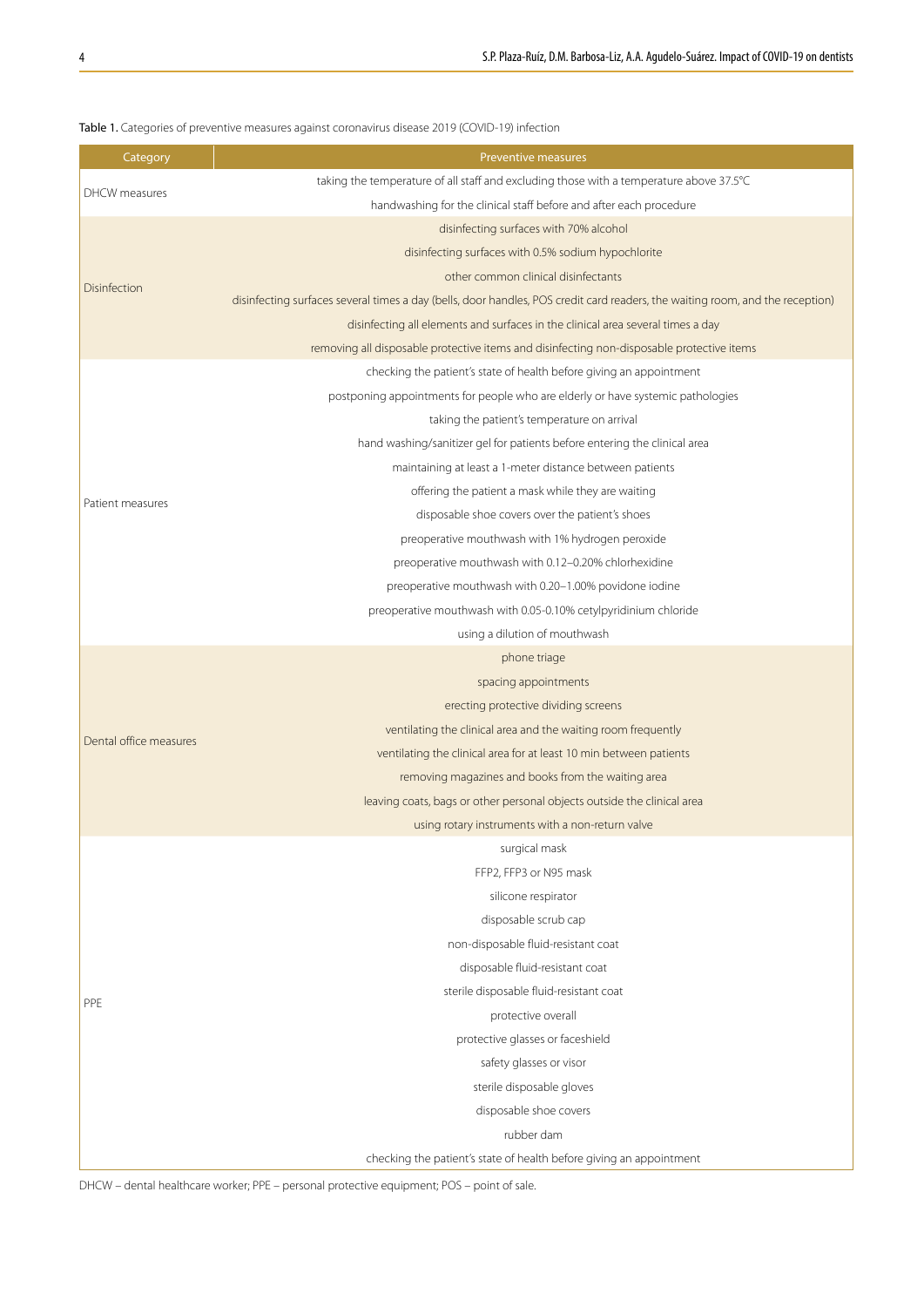|             |                                                           | Variable                                                       |       | Absolute frequency<br>(n) |       | <b>Relative frequency</b><br>(% ) |  |
|-------------|-----------------------------------------------------------|----------------------------------------------------------------|-------|---------------------------|-------|-----------------------------------|--|
|             | sex                                                       | male                                                           | 1,491 |                           | 27.77 |                                   |  |
|             | $(N = 5,369;$ other: $n = 1)$                             | female                                                         | 3,878 |                           | 72.22 |                                   |  |
|             |                                                           | young adult (22-35 years)                                      | 1,341 |                           | 24.97 |                                   |  |
|             |                                                           | adult (36-45 years)                                            |       | 1,488                     |       | 27.71                             |  |
|             | age (categorized)                                         | mature adult (46-59 years)                                     |       | 2,111                     |       | 39.31                             |  |
|             |                                                           | older adult (≥60 years)                                        | 430   |                           |       | 8.01                              |  |
|             |                                                           | urban                                                          |       | 4,388                     |       | 81.71                             |  |
|             | work locality                                             | intermediate                                                   |       | 510                       |       | 9.50                              |  |
|             |                                                           | rural                                                          | 466   |                           |       | 8.68                              |  |
|             |                                                           | NA - unemployed                                                |       | 6                         | 0.11  |                                   |  |
|             |                                                           | general practitioner                                           |       | 2,252                     | 41.94 |                                   |  |
|             | specialty                                                 | clinical specialist                                            |       | 2,589                     | 48.21 |                                   |  |
|             |                                                           | public health                                                  | 470   |                           | 8.75  |                                   |  |
|             |                                                           | other                                                          |       | 59                        |       | 1.10                              |  |
|             |                                                           |                                                                | yes   | no                        | yes   | no                                |  |
|             |                                                           | private practice (owner)                                       | 2,401 | 2,969                     | 44.71 | 55.29                             |  |
|             |                                                           | private practice (tenant/associate)                            | 1,926 | 3,444                     | 35.87 | 64.13                             |  |
|             | practice setting                                          | public or private sector salaried employee                     |       | 3,733                     | 30.48 | 69.52                             |  |
|             |                                                           | academic/research worker                                       | 723   | 4,647                     | 13.46 | 86.54                             |  |
| Categorical |                                                           | administrative worker                                          | 372   | 4,998                     | 6.93  | 93.07                             |  |
| variables   | Have you ever been tested<br>for COVID-19?                | yes                                                            |       | 458                       |       | 8.53                              |  |
|             |                                                           | no                                                             | 4,912 |                           |       | 91.47                             |  |
|             | What was the result of your<br>COVID-19 test?             | COVID-19 positive                                              | 33    |                           | 0.61  |                                   |  |
|             |                                                           | COVID-19 negative                                              | 425   |                           | 7.91  |                                   |  |
|             |                                                           | NA - I have not been tested                                    | 4,912 |                           | 91.47 |                                   |  |
|             | Have you undertaken<br>any course (with/without           | yes                                                            | 3,498 |                           | 65.14 |                                   |  |
|             | certification) on COVID-19?                               | no                                                             | 1,872 |                           | 34.86 |                                   |  |
|             | Do you think that you know                                | yes                                                            |       | 3,699                     | 68.88 |                                   |  |
|             | enough about COVID-19?                                    | no                                                             | 1,671 |                           | 31.12 |                                   |  |
|             |                                                           | very likely                                                    | 3,719 |                           | 69.26 |                                   |  |
|             | Do you believe that there<br>is a real risk for a dentist | likely                                                         | 1,431 |                           | 26.65 |                                   |  |
|             | of contracting COVID-19<br>at work?                       | unlikely                                                       | 207   |                           | 3.85  |                                   |  |
|             |                                                           | very unlikely                                                  | 13    |                           | 0.24  |                                   |  |
|             | Do you believe that the risk                              | higher than the risk associated with going to a supermarket?   | 3,167 |                           | 58.98 |                                   |  |
|             | of COVID-19 transmission in                               | comparable to the risk associated with going to a supermarket? |       | 732                       |       | 13.63                             |  |
|             | the dental practice is                                    | lower than the risk associated with going to a supermarket?    | 1,471 |                           | 27.39 |                                   |  |
|             | How sure are you that you                                 | very confident                                                 | 493   |                           | 9.18  |                                   |  |
|             | can avoid becoming infected                               | reasonably confident                                           | 2,961 |                           | 55.14 |                                   |  |
|             | with COVID-19 whilst<br>working?                          | not so confident                                               | 1,603 |                           | 29.85 |                                   |  |
|             |                                                           | not at all confident                                           |       | 313                       |       | 5.83                              |  |
|             | How has the COVID-19                                      | impact on career plans                                         | 4,401 |                           | 81.96 |                                   |  |
|             | pandemic influenced your<br>career plans<br>(dichotomous) | no impact on career plans                                      | 969   |                           | 18.04 |                                   |  |

### Table 2. Sociodemographic characteristics and the questionnaire answers (*N* = 5,370 unless marked otherwise)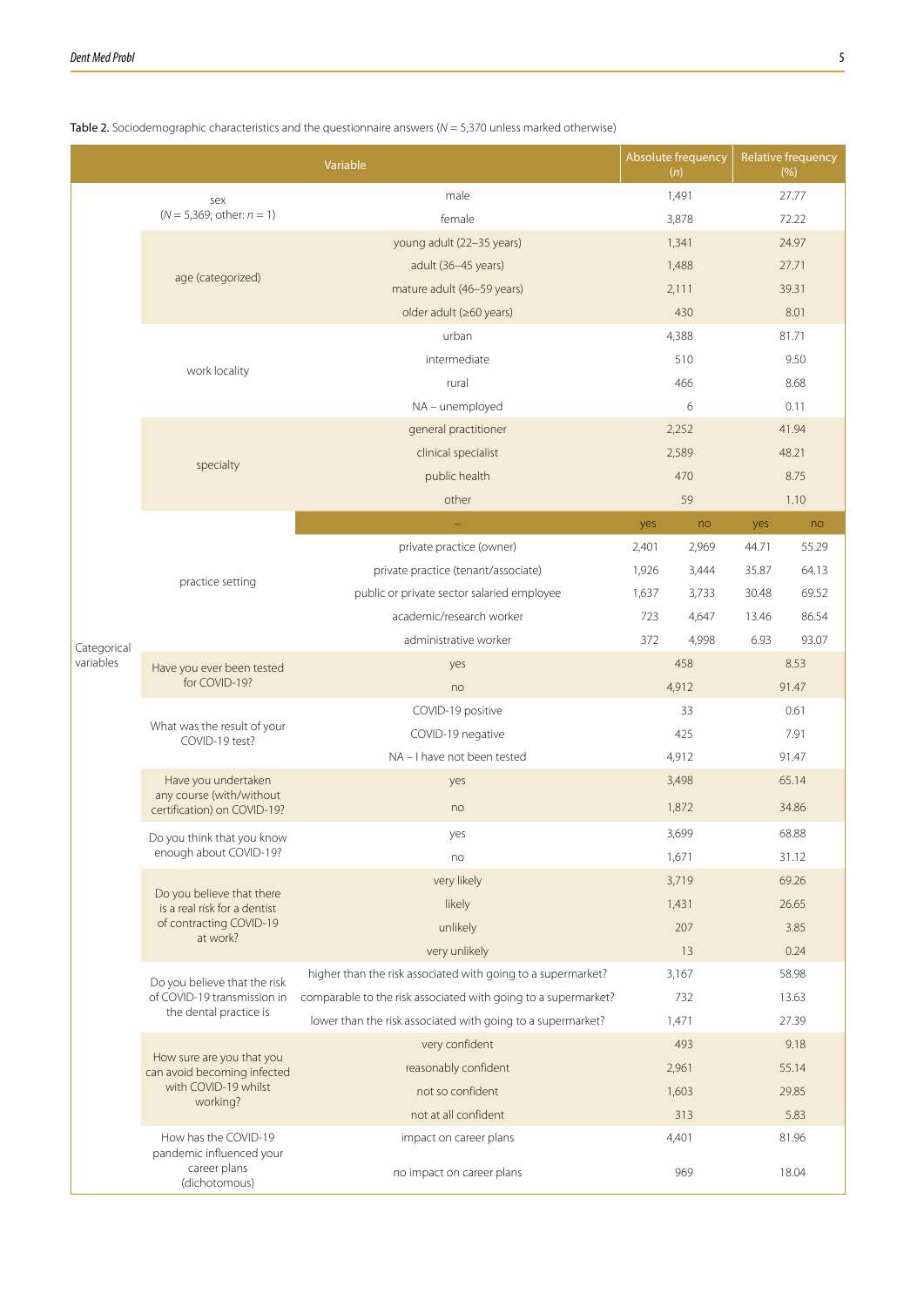| Variable               |                                                                                        |                                                          |             | Absolute frequency<br>(n) |        | <b>Relative frequency</b><br>(%) |  |
|------------------------|----------------------------------------------------------------------------------------|----------------------------------------------------------|-------------|---------------------------|--------|----------------------------------|--|
|                        | How has the COVID-19<br>pandemic influenced your<br>career plans<br>(multiple options) |                                                          | yes         | no                        | yes    | no                               |  |
|                        |                                                                                        | consider retiring early<br>$(N = 4,401)$                 | 1,168       | 3,233                     | 26.54  | 73.46                            |  |
|                        |                                                                                        | reduce working hours<br>$(N = 4,401)$                    | 3,431       | 970                       | 77.96  | 22.04                            |  |
|                        |                                                                                        | move from the current practice location<br>$(N = 4,401)$ | 408         | 3,993                     | 9.27   | 90.73                            |  |
|                        |                                                                                        | change the career away from dentistry<br>$(N = 4,401)$   | 799         | 3,602                     | 18.15  | 81.85                            |  |
|                        |                                                                                        | move to a non-clinical dental position<br>$(N = 4,401)$  | 705         | 3,696                     | 16.02  | 83.98                            |  |
|                        |                                                                                        | no impact on career plans                                | 969         | 4,401                     | 18.04  | 81.96                            |  |
| Categorical            | DHCW measures<br>$(N = 4,168)$                                                         | yes                                                      | 4,048       |                           | 97.12  |                                  |  |
| variables              |                                                                                        | no                                                       | 120         |                           |        | 2.88                             |  |
|                        | disinfection<br>$(N = 4,168)$                                                          | yes                                                      | 4,092       |                           | 98.18  |                                  |  |
|                        |                                                                                        | no                                                       | 76          |                           | 1.82   |                                  |  |
|                        | patient measures                                                                       | yes                                                      | 4,135       |                           | 99.21  |                                  |  |
|                        | $(N = 4,168)$                                                                          | no                                                       | 33          |                           | 0.79   |                                  |  |
|                        | dental office measures<br>$(N = 4,168)$                                                | yes                                                      | 4,135       |                           | 99.21  |                                  |  |
|                        |                                                                                        | no                                                       | 33          |                           | 0.79   |                                  |  |
|                        | PPE                                                                                    | yes                                                      | 4,282       |                           | 100.00 |                                  |  |
|                        | $(N = 4,282)$                                                                          | no                                                       | $\mathbf 0$ |                           | 0.00   |                                  |  |
| Continuous<br>variable | age<br>[years]<br>Me (min-max)                                                         | $45(22-82)$                                              |             |                           |        |                                  |  |

NA – not applicable; COVID-19 – coronavirus disease 2019; *Me* – median; min – minimum; max – maximum.

Note: The questions on the implementation of preventive measures and PPE were answered only by the dentists in clinical practice, working under the conditions of isolation during the COVID-19 pandemic.

The bivariate analysis results are shown in Table 3. Evidence was found ( $p < 0.05$ ) of associations between the impact of the COVID-19 pandemic on career plans and age group, specialty, practice setting, COVID-19 testing, the probability of contagion, and confidence with regard to contagion. Higher frequencies of impact were observed in older adults (87.44%), general practitioners (83.26%), private practice owners (86.34%), non-tested dentists (82.31%), dentists who thought that contagion was very probable (83.25%), and those who were not very confident that they could avoid being infected (84.59%).

The logistic regression model (Table 4) provides the odds ratio (*OR*) of significant variables to predict the chance of the COVID-19 pandemic having an impact on future career plans (yes/no) and a 95% *CI* for the *OR*. The final model showed that mature adults  $(OR = 1.23; 95\%)$ *CI*: 1.01, 1.48), older adults (*OR* = 1.62; 95% *CI*: 1.16, 2.26), general practitioners (*OR* = 1.21; 95% *CI*: 1.02, 1.44), private practice owners (*OR* = 2.33; 95% *CI*: 1.94, 2.79), private practice associates (*OR* = 2.20; 95% *CI*: 1.84, 2.63), and those with 'very probable' risk perception (*OR* = 4.29; 95% *CI*: 1.35, 13.60) had a significantly greater chance of the pandemic having an impact on their future career plans ( $p < 0.05$ ). Meanwhile, for those in academic/ research (*OR* = 0.73; 95% *CI*: 0.59, 0.90) and administrative positions (*OR* = 0.62; 95% *CI*: 0.47, 0.83), there was a significantly lower chance of the disease impacting their future career plans ( $p < 0.05$ ).

# **Discussion**

The ongoing changes in the dentistry field caused by the COVID-19 pandemic are a challenge for private practices, public dental healthcare systems, dental schools,11,21,22 scientific associations, and decision-makers responsible for health policies to overcome the potential negative impact of the current pandemic on the future career plans of dentists around the world.<sup>11,21-23</sup> The results of the present survey provide relevant information about the possible factors associated with the impact of the COVID-19 pandemic on the career plans of dentists in Colombia.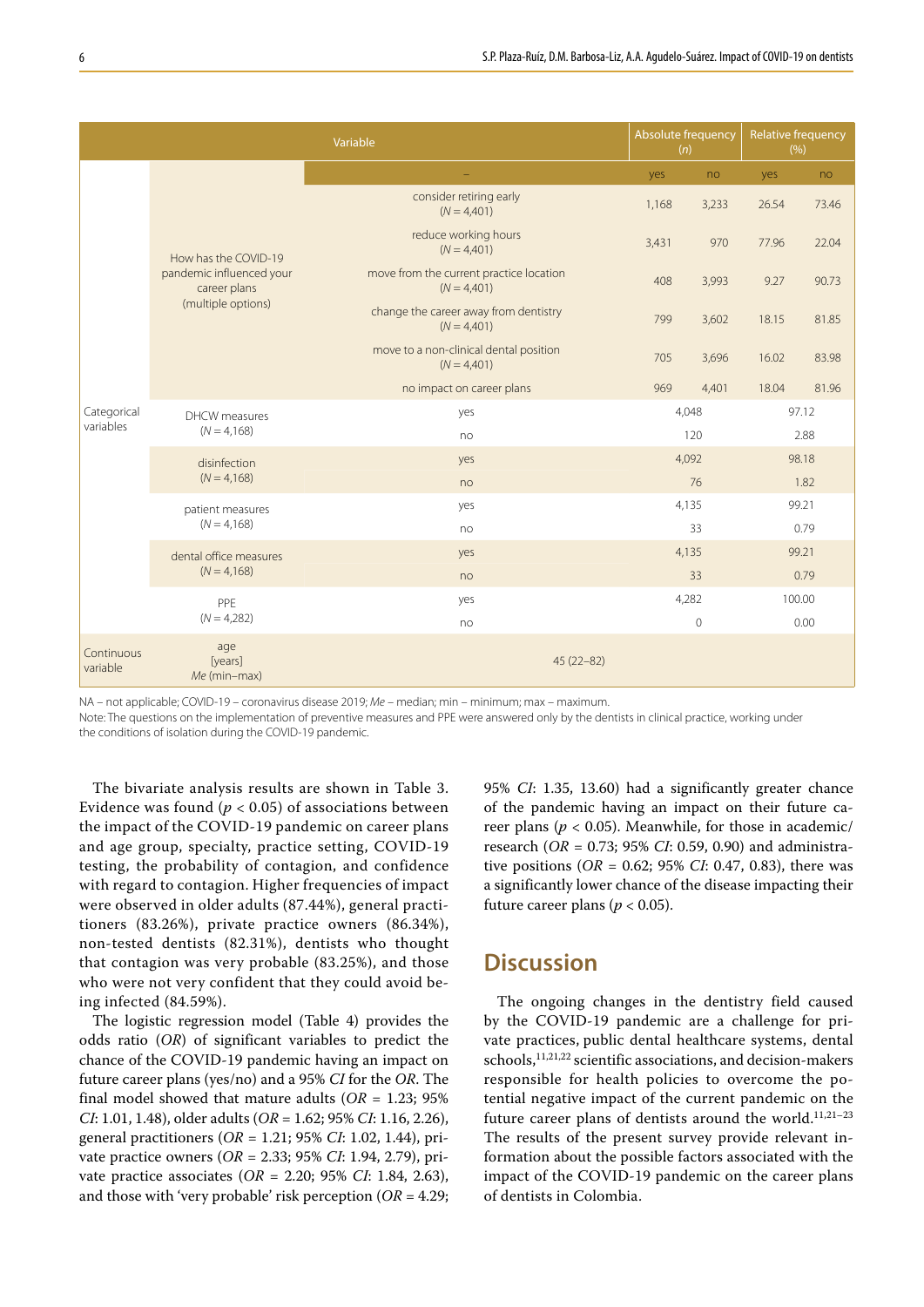|                                                          |                                                                |                             |                        | How has the COVID-19 pandemic influenced your career plans? |             |            |  |
|----------------------------------------------------------|----------------------------------------------------------------|-----------------------------|------------------------|-------------------------------------------------------------|-------------|------------|--|
|                                                          | Categorical variable                                           |                             | impact ( $N = 4,401$ ) | no impact ( $N = 969$ )                                     |             | p-value    |  |
| Sex                                                      | male                                                           | 1,209 (81.09)               |                        | 282 (18.91)                                                 |             |            |  |
| $(N = 5,369;$ other: $n = 1)$                            | female                                                         | 3,192 (82.31)               |                        | 686 (17.69)                                                 |             | 0.296      |  |
|                                                          | young adult (22-35 years)                                      | 1,066 (79.49)               |                        | 275 (20.51)                                                 |             |            |  |
| Age (categorized)                                        | adult (36-45 years)                                            | 1,210 (81.32)               |                        | 278 (18.68)                                                 |             | $0.001*$   |  |
|                                                          | mature adult (46-59 years)                                     | 1,749 (82.85)               |                        | 362 (17.15)                                                 |             |            |  |
|                                                          | older adult (≥60 years)                                        |                             | 376 (87.44)            |                                                             | 54 (12.56)  |            |  |
|                                                          | urban                                                          | 3,600 (82.04)               |                        | 788 (17.96)                                                 |             |            |  |
| Work locality                                            | intermediate                                                   | 415 (81.37)                 |                        | 95 (18.63)                                                  |             | 0.909      |  |
|                                                          | rural                                                          | 380 (81.55)                 |                        | 86 (18.45)                                                  |             |            |  |
|                                                          | general practitioner                                           | 1,875 (83.26)               |                        | 377 (16.74)                                                 |             |            |  |
| Specialty                                                | clinical specialist                                            | 2,147 (82.93)               |                        | 442 (17.07)                                                 |             | $< 0.001*$ |  |
|                                                          | public health                                                  |                             | 333 (70.85)            | 137 (29.15)                                                 |             |            |  |
|                                                          | other                                                          |                             | 46 (77.97)             |                                                             | 13 (22.03)  |            |  |
|                                                          |                                                                | yes                         | no                     | yes                                                         | no          |            |  |
|                                                          | private practice (owner)                                       | 2,073 (86.34)               | 2,328 (78.41)          | 328 (13.66)                                                 | 641 (21.59) | $< 0.001*$ |  |
|                                                          | private practice (tenant/associate)                            | 1,649 (85.62)               | 2,752 (79.91)          | 277 (14.38)                                                 | 692 (20.09) | $< 0.001*$ |  |
| Practice setting                                         | public or private sector salaried employee                     | 1,264 (77.21)               | 3,137 (84.03)          | 373 (22.79)                                                 | 596 (15.97) | $< 0.001*$ |  |
|                                                          | academic/research worker                                       | 563 (77.87)                 | 3,838 (82.59)          | 160(22.13)                                                  | 809 (17.41) | $0.002*$   |  |
|                                                          | administrative worker                                          | 248 (66.67)                 | 4,153 (83.09)          | 124 (33.33)                                                 | 845 (16.91) | $< 0.001*$ |  |
| Have you ever been tested                                | yes                                                            | 358 (78.17)                 |                        | 100 (21.83)                                                 |             |            |  |
| for COVID-19?                                            | no                                                             | 4,043 (82.31)               |                        | 869 (17.69)                                                 |             | $0.027*$   |  |
|                                                          | COVID-19 positive                                              | 28 (84.85)                  |                        |                                                             | 5(15.15)    |            |  |
| What was the result of your COVID-19                     | COVID-19 negative                                              | 330 (77.65)                 |                        |                                                             | 95 (22.35)  |            |  |
| test?                                                    | NA - I have not been tested                                    | 4,043 (82.31)               |                        |                                                             | 869 (17.69) |            |  |
| Have you undertaken any course                           | yes                                                            | 2,859 (81.73)               |                        | 639 (18.27)                                                 |             |            |  |
| (with/without certification) on COVID-19?                | no                                                             | 1,542 (82.37)               |                        | 330 (17.63)                                                 |             | 0.562      |  |
| Do you think that you know enough                        | yes                                                            | 3,013 (81.45)               |                        | 686 (18.55)                                                 |             |            |  |
| about COVID-19?                                          | no                                                             | 1,388 (83.06)               |                        | 283 (16.94)                                                 |             | 0.156      |  |
|                                                          | very likely                                                    | 3,096 (83.25)               |                        | 623 (16.75)                                                 |             |            |  |
| Do you believe that there is a real risk                 | likely                                                         | 1,151 (80.43)               |                        |                                                             | 280 (19.57) |            |  |
| for a dentist of contracting COVID-19<br>at work?        | unlikely                                                       |                             | 146 (70.53)            | 61(29.47)                                                   |             | $< 0.001*$ |  |
|                                                          | very unlikely                                                  |                             | 8(61.54)               | 5(38.46)                                                    |             |            |  |
|                                                          | higher than the risk associated with                           |                             |                        |                                                             |             |            |  |
|                                                          | going to a supermarket?                                        | 2,627 (82.95)               |                        | 540 (17.05)                                                 |             |            |  |
| Do you believe that the risk<br>of COVID-19 transmission | comparable to the risk associated with                         | 585 (79.92)                 |                        | 147 (20.08)                                                 |             | 0.066      |  |
| in the dental practice is                                | going to a supermarket?                                        |                             |                        |                                                             |             |            |  |
|                                                          | lower than the risk associated with<br>going to a supermarket? | 1,189 (80.83)               |                        | 282 (19.17)                                                 |             |            |  |
|                                                          | very confident                                                 |                             | 382 (77.48)            | 111 (22.52)                                                 |             |            |  |
| How sure are you that you can avoid                      | reasonably confident                                           | 2,406 (81.26)               |                        | 555 (18.74)                                                 |             |            |  |
| becoming infected with COVID-19                          | not so confident                                               |                             |                        |                                                             |             | $0.002*$   |  |
| whilst working?                                          |                                                                | 1,356 (84.59)               |                        | 247 (15.41)<br>56 (17.89)                                   |             |            |  |
|                                                          | not at all confident                                           |                             | 257 (82.11)            |                                                             |             |            |  |
| <b>DHCW</b> measures                                     | yes                                                            |                             | 3,344 (82.61)          |                                                             | 704 (17.39) | 0.072      |  |
|                                                          | no                                                             |                             | 98 (81.67)             |                                                             | 22 (18.33)  |            |  |
| Disinfection                                             | yes                                                            | 3,383 (82.67)               |                        | 709 (17.33)                                                 |             | 0.251      |  |
|                                                          | no                                                             | 59 (77.63)<br>3,418 (82.66) |                        |                                                             | 17 (22.37)  |            |  |
| Patient measures                                         | yes                                                            |                             |                        | 717 (17.34)                                                 |             | 0.134      |  |
|                                                          | no                                                             |                             | 24 (72.73)             |                                                             | 9(27.27)    |            |  |
| Dental office measures                                   | yes                                                            | 3,417 (82.64)               |                        | 718 (17.36)                                                 |             | 0.299      |  |
|                                                          | no                                                             |                             | 25 (75.76)             |                                                             | 8(24.24)    |            |  |
| PPE                                                      | yes                                                            | 3543 (82.74)                |                        | 739 (17.26)                                                 |             | ΝA         |  |
|                                                          | no                                                             |                             | 0(0.00)                |                                                             | 0(0.00)     |            |  |

Table 3. Bivariate analysis of the impact of the COVID-19 pandemic on dentists' career plans (*N* = 5,370 unless marked otherwise)

Data presented as absolute (relative) frequency (*n* (%)). \* statistically significant.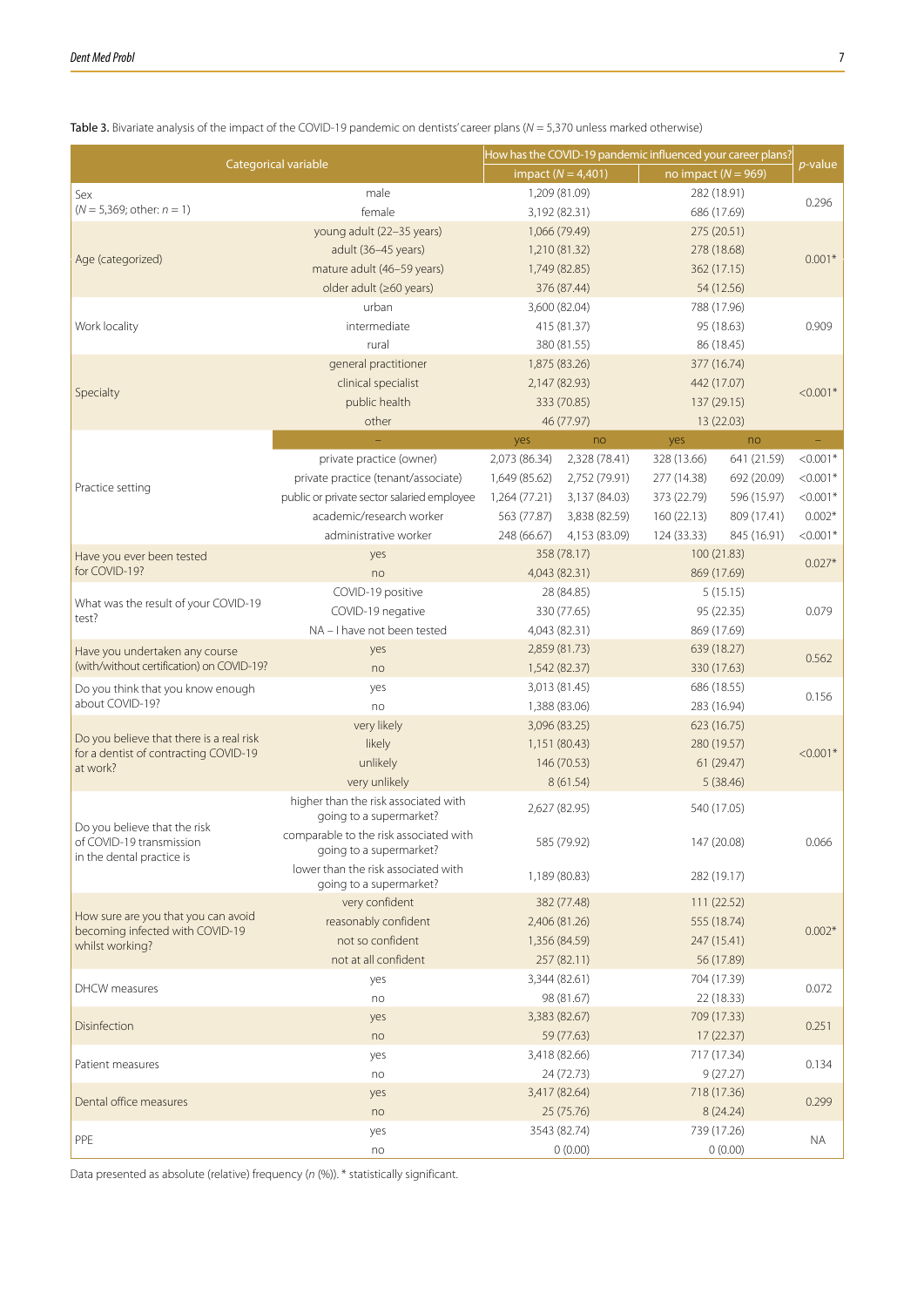|                                                           |                                               | OR crude             |                                   | OR full model            |                   | OR final regression model |             |
|-----------------------------------------------------------|-----------------------------------------------|----------------------|-----------------------------------|--------------------------|-------------------|---------------------------|-------------|
| Variable                                                  |                                               | OR (95% CI)          | $p$ -value                        | OR (95% CI)              | $p$ -value        | OR (95% CI)               | $p$ -value  |
|                                                           | male                                          | $\mathbf{1}$         |                                   |                          |                   |                           |             |
| Sex                                                       | female                                        | 1.08<br>(0.93, 1.26) | 0.296                             |                          |                   |                           |             |
|                                                           | young adult (22-35 years)                     | $\mathbf{1}$         | $\overline{\phantom{a}}$          | $\overline{1}$           |                   | $\mathbf{1}$              |             |
|                                                           | adult (36-45 years)                           | 1.12<br>(0.93, 1.35) | 0.222                             | 1.31<br>(1.05, 1.64)     | $0.015*$          | 1.10<br>(0.90, 1.34)      | 0.332       |
| Age (categorized)                                         | mature adult (46-59 years)                    | 1.25<br>(1.05, 1.48) | $0.013*$                          | 1.48<br>(1.19, 1.85)     | $< 0.0001*$       | 1.23<br>(1.01, 1.48)      | $0.030*$    |
|                                                           | older adult (≥60 years)                       | 1.80<br>(1.31, 2.46) | $< 0.0001*$                       | 2.02<br>(1.34, 3.06)     | $0.001*$          | 1.62<br>(1.16, 2.26)      | $0.004*$    |
|                                                           | urban                                         | $\mathbf{1}$         | $\overline{\phantom{0}}$          | L,                       |                   |                           |             |
| Work locality                                             | intermediate                                  | 0.95<br>(0.75, 1.21) | 0.710                             |                          |                   |                           |             |
|                                                           | rural                                         | 0.96<br>(0.75, 1.23) | 0.791                             |                          |                   |                           |             |
|                                                           | clinical specialist                           | $\mathbf{1}$         | $\qquad \qquad -$                 | $\mathbf{1}$             | $\qquad \qquad -$ | $\mathbf{1}$              |             |
|                                                           | general practitioner                          | 1.02<br>(0.88, 1.19) | 0.759                             | 1.32<br>(1.09, 1.60)     | $0.005*$          | 1.21<br>(1.02, 1.44)      | $0.028*$    |
| Specialty                                                 | public health                                 | 0.50<br>(0.40, 0.62) | $< 0.0001*$                       | 1.56<br>(1.04, 2.34)     | $0.028*$          | 0.92<br>(0.69, 1.22)      | 0.577       |
|                                                           | other                                         | 0.72<br>(0.39, 1.35) | 0.320                             | 3.15<br>(0.92, 10.74)    | 0.067             | 1.26<br>(0.66, 2.42)      | 0.475       |
|                                                           | private practice (owner)                      | 1.74<br>(1.50, 2.01) | $< 0.0001*$                       | 1.92<br>(1.48, 2.47)     | $< 0.0001*$       | 2.33<br>(1.94, 2.79)      | $< 0.0001*$ |
|                                                           | private practice<br>(tenant/associate)        | 1.50<br>(1.29, 1.74) | $< 0.0001*$                       | 1.94<br>(1.52, 2.47)     | $< 0.0001*$       | 2.20<br>(1.84, 2.63)      | $< 0.0001*$ |
| Practice setting                                          | public or private sector<br>salaried employee | 0.64<br>(0.56, 0.74) | $< 0.0001*$                       | 0.83<br>(0.66, 1.04)     | 0.112             |                           |             |
|                                                           | academic/research worker                      | 0.74<br>(0.61, 0.89) | $0.002*$                          | 0.84<br>(0.65, 1.07)     | 0.166             | 0.73<br>(0.59, 0.90)      | $0.003*$    |
|                                                           | administrative worker                         | 0.41<br>(0.32, 0.51) | $< 0.0001*$                       | 0.63<br>(0.41, 0.97)     | $0.035*$          | 0.62<br>(0.47, 0.83)      | $0.001*$    |
| Have you ever been tested                                 | no                                            | $\mathbf{1}$         |                                   | $\mathbf{1}$             |                   |                           |             |
| for COVID-19?                                             | yes                                           | 0.77<br>(0.61, 0.97) | $0.028*$                          | 0.28<br>(0.05, 1.44)     | 0.129             |                           |             |
|                                                           | COVID-19 negative                             | $\mathbf{1}$         |                                   | $\mathbf{1}$             |                   |                           |             |
| What was the result of your<br>COVID-19 test?             | COVID-19 positive                             | 1.58<br>(0.59, 4.21) | 0.790                             | 1.71<br>(0.54, 5.34)     | 0.355             |                           |             |
|                                                           | NA - I have not been tested                   | 1.31<br>(1.03, 1.67) | 0.160                             | 0.33<br>(0.06, 1.69)     | 0.185             |                           |             |
| Have you undertaken<br>any course (with/without           | yes                                           | 0.96<br>(0.83, 1.10) | 0.562                             |                          |                   |                           |             |
| certification) on COVID-19?                               | no                                            | $\mathbf{1}$         | -                                 | $\overline{\phantom{0}}$ | -                 |                           |             |
| Do you think that you know<br>enough about COVID-19?      | no                                            | $\mathbf{1}$<br>0.90 | $\overline{\phantom{0}}$<br>0.156 | 0.91                     | 0.305             |                           |             |
|                                                           | yes                                           | (0.77, 1.04)         |                                   | (0.75, 1.09)             |                   |                           |             |
|                                                           | very unlikely                                 | $\mathbf{1}$         | $\qquad \qquad -$                 | $\overline{\phantom{0}}$ |                   | $\mathbf{1}$              |             |
| Do you believe that there<br>is a real risk for a dentist | very likely                                   | 3.11<br>(1.01, 9.52) | $0.047*$                          | 3.50<br>(1.06, 11.62)    | $0.040*$          | 4.29<br>(1.35, 13.60)     | $0.013*$    |
| of contracting COVID-19<br>at work?                       | likely                                        | 2.57<br>(0.83, 7.91) | 0.100                             | 3.23<br>(0.97, 10.71)    | 0.055             | 3.14<br>(0.98, 10.01)     | 0.052       |
|                                                           | unlikely                                      | 1.50<br>(0.47, 4.75) | 0.495                             | 1.98<br>(0.58, 6.80)     | 0.275             | 1.68<br>(0.51, 5.54)      | 0.389       |

Table 4. Logistic regression model for the predictor variables for the chance of the COVID-19 pandemic having an impact on dentists' future career plans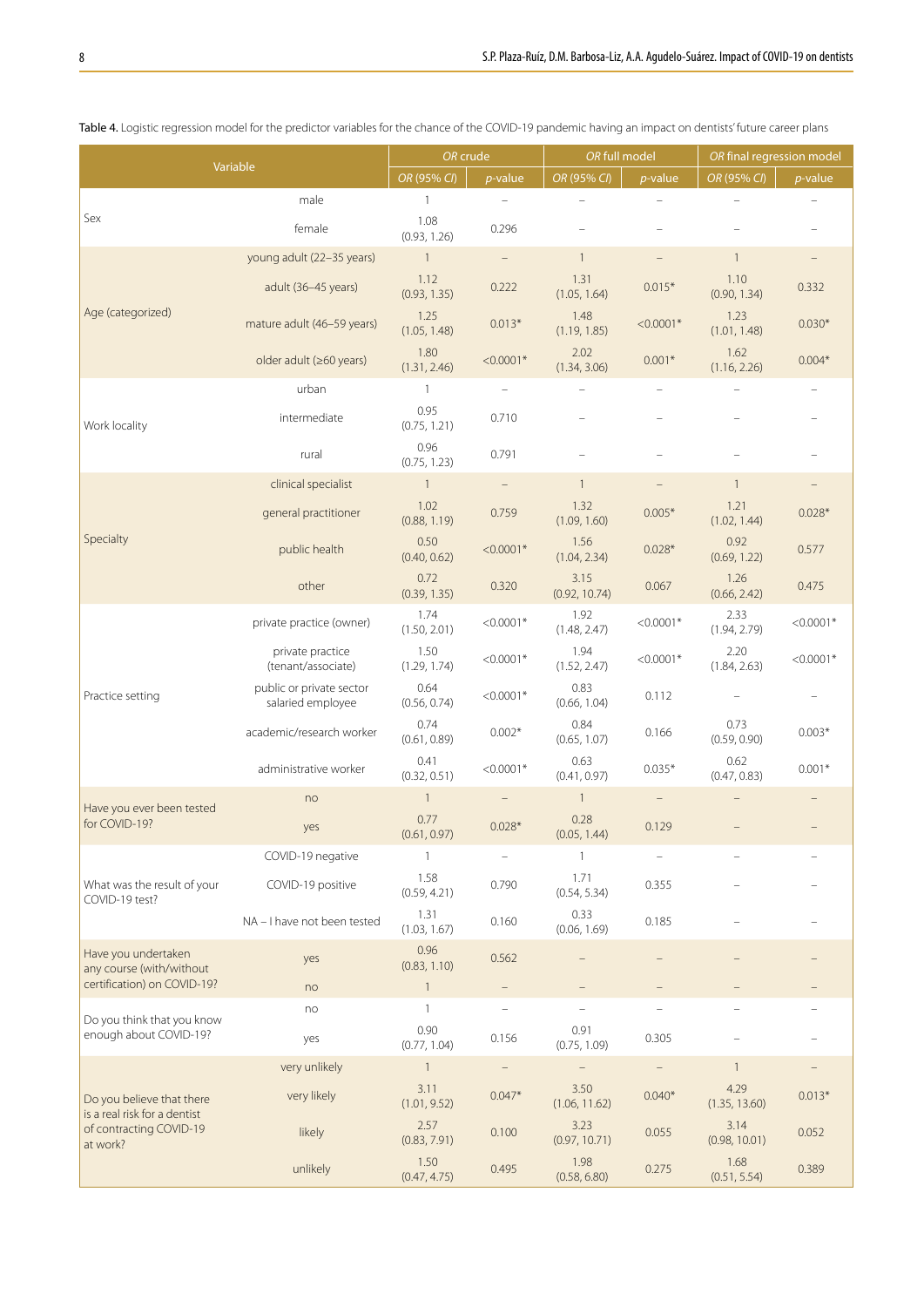| Variable                                                                              |                                                                      | OR crude             |                          | OR full model            |                          | OR final regression model |            |
|---------------------------------------------------------------------------------------|----------------------------------------------------------------------|----------------------|--------------------------|--------------------------|--------------------------|---------------------------|------------|
|                                                                                       |                                                                      | OR (95% CI)          | $p$ -value               | OR (95% CI)              | $p$ -value               | OR (95% CI)               | $p$ -value |
| Do you believe that the risk<br>of COVID-19 transmission in<br>the dental practice is | comparable to the risk<br>associated with going to<br>a supermarket? | $\mathbf{1}$         |                          |                          |                          |                           |            |
|                                                                                       | higher than the risk<br>associated with going to<br>a supermarket?   | 1.22<br>(0.99, 1.49) | 0.053                    | 1.07<br>(0.83, 1.38)     | 0.611                    |                           |            |
|                                                                                       | lower than the risk<br>associated with going to<br>a supermarket?    | 1.05<br>(0.85, 1.32) | 0.611                    | 0.91<br>(0.69, 1.19)     | 0.475                    |                           |            |
|                                                                                       | not at all confident                                                 | $\overline{1}$       |                          |                          |                          |                           |            |
| How sure are you that you<br>can avoid becoming infected                              | very confident                                                       | 0.75<br>(0.52, 1.07) | 0.115                    | 0.75<br>(0.47, 1.20)     | 0.234                    |                           |            |
| with COVID-19 whilst<br>working?                                                      | reasonably confident                                                 | 0.94<br>(0.70, 1.28) | 0.713                    | 1.02<br>(0.69, 1.53)     | 0.888                    |                           |            |
|                                                                                       | not so confident                                                     | 1.20<br>(0.87, 1.65) | 0.271                    | 1.37<br>(0.90, 2.07)     | 0.136                    |                           |            |
|                                                                                       | no                                                                   | 1                    |                          |                          |                          |                           |            |
| <b>DHCW</b> measures                                                                  | yes                                                                  | 1.06<br>(0.67, 1.70) | 0.789                    |                          |                          |                           |            |
|                                                                                       | no                                                                   | $\overline{1}$       |                          |                          |                          |                           |            |
| Disinfection                                                                          | yes                                                                  | 1.37<br>(0.80, 2.37) | 0.253                    |                          |                          |                           |            |
|                                                                                       | no                                                                   | $\mathbf{1}$         | $\overline{\phantom{m}}$ | $\overline{\phantom{0}}$ | $\overline{\phantom{0}}$ | $\overline{\phantom{0}}$  |            |
| Patient measures                                                                      | yes                                                                  | 1.79<br>(0.83, 3.87) | 0.139                    | 1.67<br>(0.75, 3.74)     | 0.143                    |                           |            |
|                                                                                       | no                                                                   | $\mathbf{1}$         | $\overline{\phantom{m}}$ |                          |                          |                           |            |
| Dental office measures                                                                | yes                                                                  | 1.52<br>(0.68, 3.39) | 0.303                    |                          |                          |                           |            |
| PPE                                                                                   | no                                                                   | $\overline{0}$       | $\equiv$                 |                          |                          |                           |            |
|                                                                                       | yes                                                                  | $\mathbf{1}$         |                          |                          |                          |                           |            |

*OD* – odds ratio; *CI* – confidence interval; \* statistically significant.

The sample in the present study was composed predominantly of women (72%), which is in line with the preponderance of female dentists in Colombia (75%). Age and work localities were also representative of the population of dentists registered to work in Colombia.<sup>19</sup>

On June 19, 2020, when we began administering the survey, 63,276 people had tested positive for COVID-19 in Colombia and 2,045 deaths were reported due to the disease. By the end of the survey, on July 24, 2020, the number of cases had risen to 233,451 and 7,975 deaths.<sup>24</sup> As of July 24, 2020, there were 33 reported cases of dentists infected with COVID-19 in the country.25 According to our results, the respondents self-reported that only 8.53% of them (458 dentists) had been tested for COVID-19, and of those, 7.21% (33 dentists) were COVID-19 positive. Similar results were obtained by Fontana et al., who reported 6% of the surveyed DHCWs were tested and 4% were positive for COVID-19.5

In the current survey, 96% of the dentists perceived COVID-19 as a real risk for dentists and 58.98% of the respondents believed that the risk of COVID-19 transmission in dental practice was higher than that of going to a supermarket. However, 64.32% (reasonably

confident or very confident) were optimists about the possibility of avoiding COVID-19 infection while working. These results suggest that even though the respondents were aware of the risk from face-to-face dental procedures, they felt safe in some way. This may be due to the perception of security afforded by strict adherence to biosecurity procedures (97.12% to 99.21%) and the use of PPE reported by 100% of those surveyed. Fontana et al. found that DHCWs were significantly less fearful than non-dental healthcare providers and non-healthcare essential workers.<sup>5</sup>

Regarding the impact on career plans, in the present study, 81.96% of the dentists reported that the COVID-19 pandemic had some impact on their career plans; 77.96% of the respondents considered reducing working hours, 26.54% retiring early and 34.17% leaving face-to-face patient care, either through changing the career away from dentistry (18.15%) or moving to a nonclinical dental position (16.02%). However, we did not find statistically significant differences according to sex with regard to the impact of COVID-19 on future career plans. Without a doubt, the COVID-19 pandemic has been one of the most catastrophic events in the recent history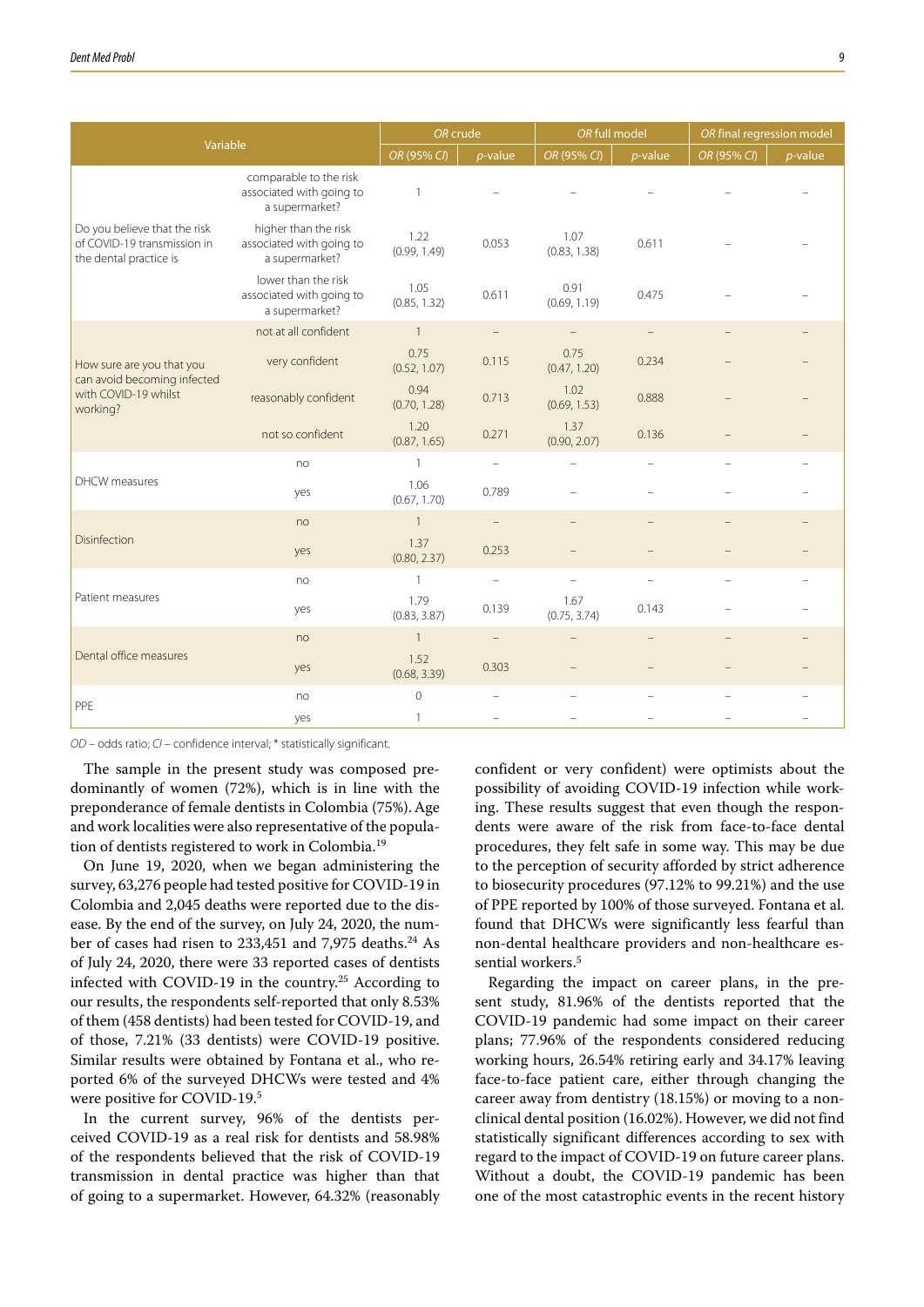of humanity, and it still causes uncertainty about personal and professional future.<sup>22</sup> Sinjari et al. surveyed 440 Italian dentists in the Abruzzo region during the COVID-19 outbreak and found that 66.6% reported apprehension about their professional future.<sup>26</sup> The high percentage of dentists who considered reducing working hours or leaving face-to-face patient care could be due to diverse factors, such as higher stress they face at work, the fear of spreading the infection to their families, or the financial burden of additional PPE and biosecurity products to perform dental procedures.<sup>9</sup>

We also found significant differences (*p* < 0.05) showing that those whose career plans were most impacted by the COVID-19 pandemic were older adults (87.44%), general practitioners (83.26%), private practice owners (86.34%), non-tested dentists (82.31%), dentists that perceived the risk of contagion as very probable (83.25%), and those with little confidence in avoiding becoming infected in the dental practice (84.59%). Many authors have reported the aging of the dental workforce around the world.<sup>15,27</sup> Our sample, which included dentists aged 22–82 years, showed that many people working in the dental healthcare system in Colombia are older. Since age is considered a risk factor for disease severity and death from COVID-19,28 this could be the cause of the high number of dentists who considered retiring early. General dentists and private practice owners might be more impacted, because they may perceive that both their safety and their financial situation are compromised by the current pandemic. These findings are similar to those of Lo Sasso et al., who found that the income of the dentists working in individual private practices was lower than that of those working in small and large groups.<sup>13</sup> As for our result that non-tested dentists were more affected than those who had been tested for COVID-19, this finding could be due to the fact that testing may alleviate stress and anxiety.5 Also, the most affected group were those who considered themselves more at risk of contagion and less confident of avoiding it. This could be explained by the state of anxiety and fear that many dentists around the world are facing, which may overwhelm them and impact their career plans.<sup>8</sup>

In our study, we also evaluated which factors were the best predictors for the probability of the pandemic having some impact on career plans. The regression analysis confirmed the impact of COVID-19 on dentists' career plans. Being over 60 years old (*OR* = 1.62; 95% *CI*: 1.16, 2.26), being a general practitioner (*OR* = 1.21; 95% *CI*: 1.02, 1.44), being a private practice owner (*OR* = 2.33; 95% *CI*: 1.94, 2.79) or associate (*OR* = 2.20; 95% *CI*: 1.84, 2.63), and having the perception of contagion as very probable (*OR* = 4.29; 95% *CI*: 1.35, 13.60) were significant risk factors for career plans being impacted by COVID-19. Dentists in academic/research (*OR* = 0.73; 95% *CI*: 0.59, 0.90) or administrative positions (*OR* = 0.62; 95% *CI*: 0.47, 0.83) had a significantly lower probability of their future career plans being impacted  $(p < 0.05)$ .

### **Limitations**

The limitations of the present study are the potential bias that self-administered surveys and cross-sectional studies carry, and the fact that the survey was conducted in the context of the particular situation of the country with regard to the COVID-19 outbreak at the moment the dentists answered the survey, affecting their responses about future plans. These limitations could influence the results; thus, caution is recommended in generalizing these findings. It is also important to take into account that at the time of the survey, the COVID-19 vaccine was not available globally. It would be interesting to know if vaccination has changed the perception of dentists toward their current career plans.

# **Conclusions**

The COVID-19 pandemic has affected the career plans of dentists, with the impact being greater among older clinicians, dentists with a privately owned practice and dentists with a greater perception of the risk of contagion.

### **Ethics approval and consent to participate**

The study was approved by the Ethics Committee of Fundación Universitaria CIEO – UniCIEO, Bogota, Colombia (No. 101, file 62). All respondents provided informed written consent for the participation in the study.

### **Data availability**

The datasets generated and/or analyzed during the current study are available from the corresponding author on reasonable request.

### **Consent for publication**

Not applicable.

#### **ORCID iDs**

Sonia Patricia Plaza-Ruíz **I** https://orcid.org/0000-0002-4577-3096 Diana María Barbosa-Liz <sup>1</sup> https://orcid.org/0000-0003-3679-1142 Andrés Alonso Agudelo-Suárez https://orcid.org/0000-0002-8079-807X

#### **References**

- 1. Morawska L, Cao J. Airborne transmission of SARS-CoV-2: The world should face the reality. *Environ Int*. 2020;139:105730. doi:10.1016/j. envint.2020.105730
- 2. Jayaweera M, Perera H, Gunawardana B, Manatunge J. Transmission of COVID-19 virus by droplets and aerosols: A critical review on the unresolved dichotomy. *Environ Res*. 2020;188:109819. doi:10.1016/j. envres.2020.109819
- 3. Tang JW, Bahnfleth WP, Bluyssen PM, et al. Dismantling myths on the airborne transmission of severe acute respiratory syndrome coronavirus-2 (SARS-CoV-2). *J Hosp Infect*. 2021;110:89–96. doi:10.1016/j.jhin.2020.12.022